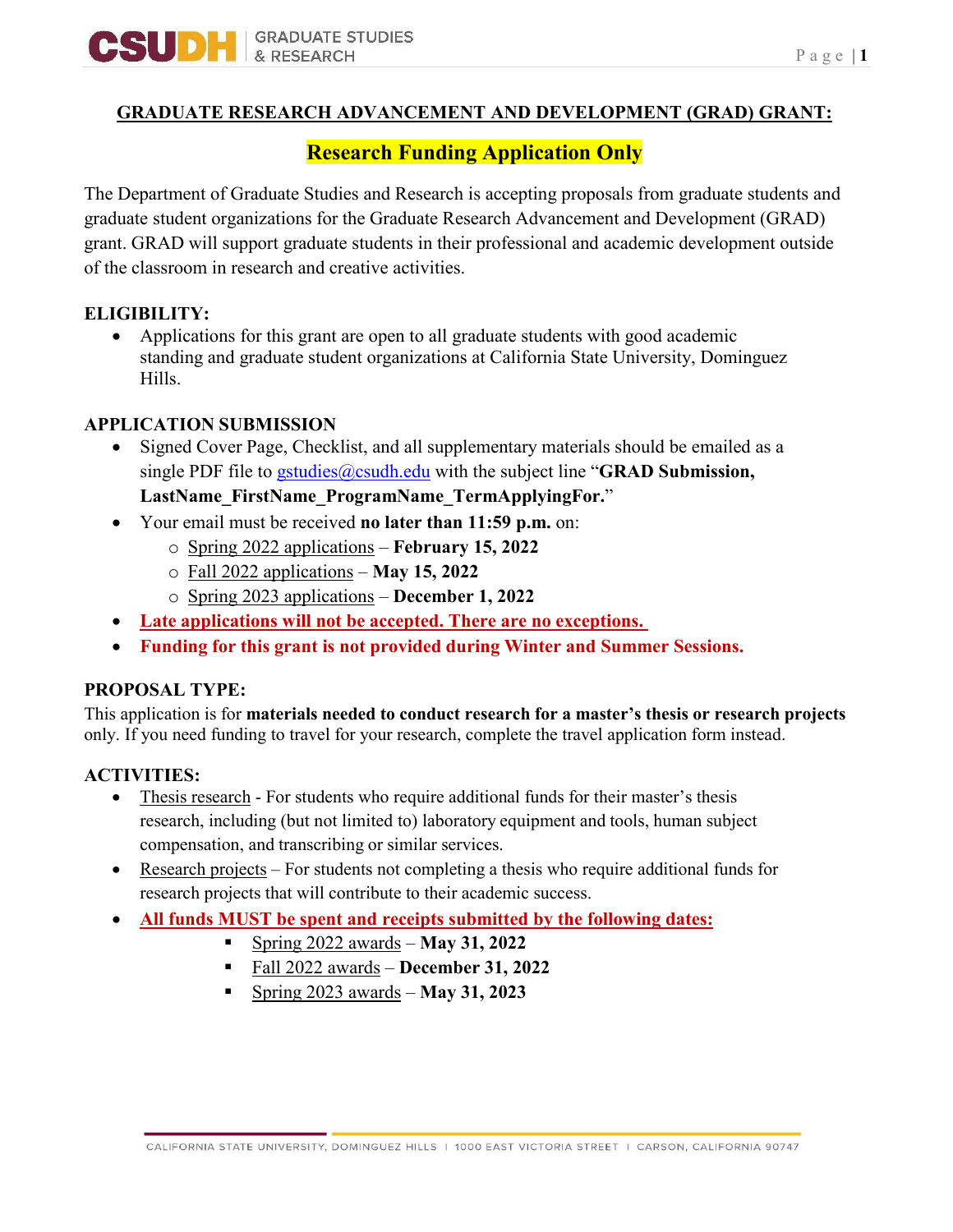

## **PROPOSAL PREPARATION AND SUBMISSION STEPS**

#### **STEP 1: COVER PAGE**

- 1. Complete and sign the COVER PAGE on page 5.
- 2. Secure the signature of your faculty advisor.

### **STEP 2: ABSTRACT**

- 1. Complete an ABSTRACT for the research you are conducting.
	- o Abstract should be no longer than 500 words.
	- o Abstract should include:
		- Name of the research project; how the research will contribute to your thesis; how the research will contribute to your academic and professional advancement and development.

#### **STEP 3: FACULTY ADVISOR ENDORSEMENT**

- 1. Obtain a short letter of recommendation from your faculty advisor.
	- a. Recommendation should be no more than 300 words.
	- b. Recommendation should include how the research will contribute to the academic and professional development of the student(s), and why this particular individual should be considered.

### **STEP 4: BUDGET**

- Create a spreadsheet with an itemized budget of the total amount requested. Give your best estimate for all items you wish to purchase. For example:
	- o Laboratory equipment
	- o Research supplies
	- o Incentives for research subjects (e.g., gift cards for survey participation)
	- o Services related to research, such as audio/video transcription
- In your budget, include the following information per item:
	- o Name of the item
	- o Cost per item
	- o Quantity of items to purchase
	- o Supplier for the item
	- o Link to purchase the item

### **STEP 5: IRB or IACUC APPROVAL (if applicable)**

- If you are working with human or animal subjects for your research project, please include a copy of the approval letter for the study from the relevant ethical review committee, i.e., the Institutional Review Board (IRB) for human subjects research or Institutional Animal Care or Use Committee (IACUC) for research involving animal subjects. Your faculty advisor can provide you the IRB or IACUC issued approval letter.
- IRB or IACUC approval must be granted before applying for this grant.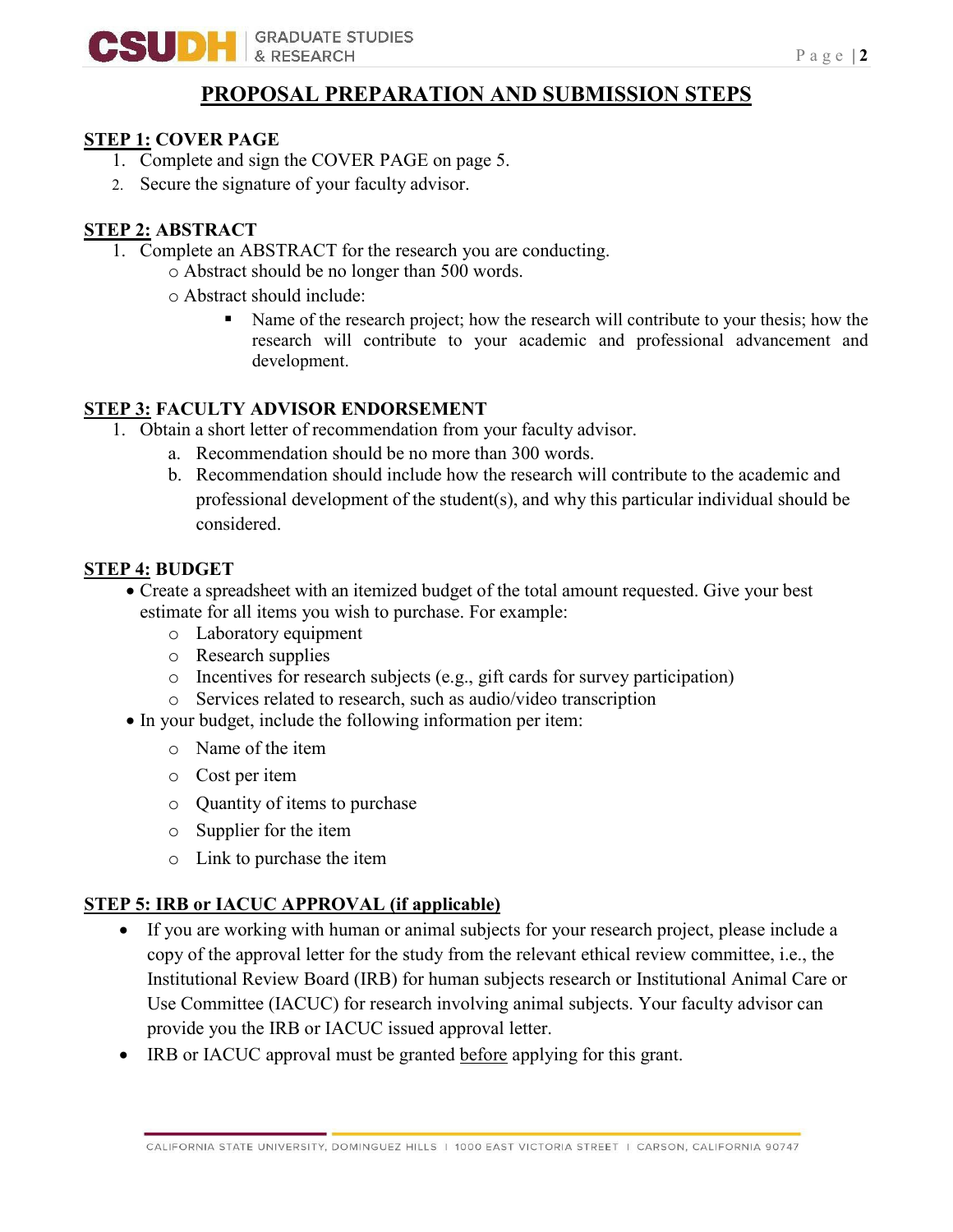

# **STEP 6: APPLICATION CHECKLIST**

1. Please use the Application Checklist on page 6 and include the completed checklist in the final PDF.

# **STEP 7: CREATE SUBMISSION FILE**

- 1. Using "YourLastName\_GRAD\_Application" as the name for the PDF submission file, create a single PDF file by merging the above documents in the following order:
	- I. Cover Page
	- II. Abstract
	- III. Faculty Advisor Endorsement
	- IV. Budget
	- V. IRB/IACUC Approval (if applicable)
	- VI. Application Checklist

## **CONTACT:**

For more information, please contact Vanessa Cervantes, Senior Graduate Studies Program Specialist, at [vmolina@csudh.edu](mailto:vmolina@csudh.edu)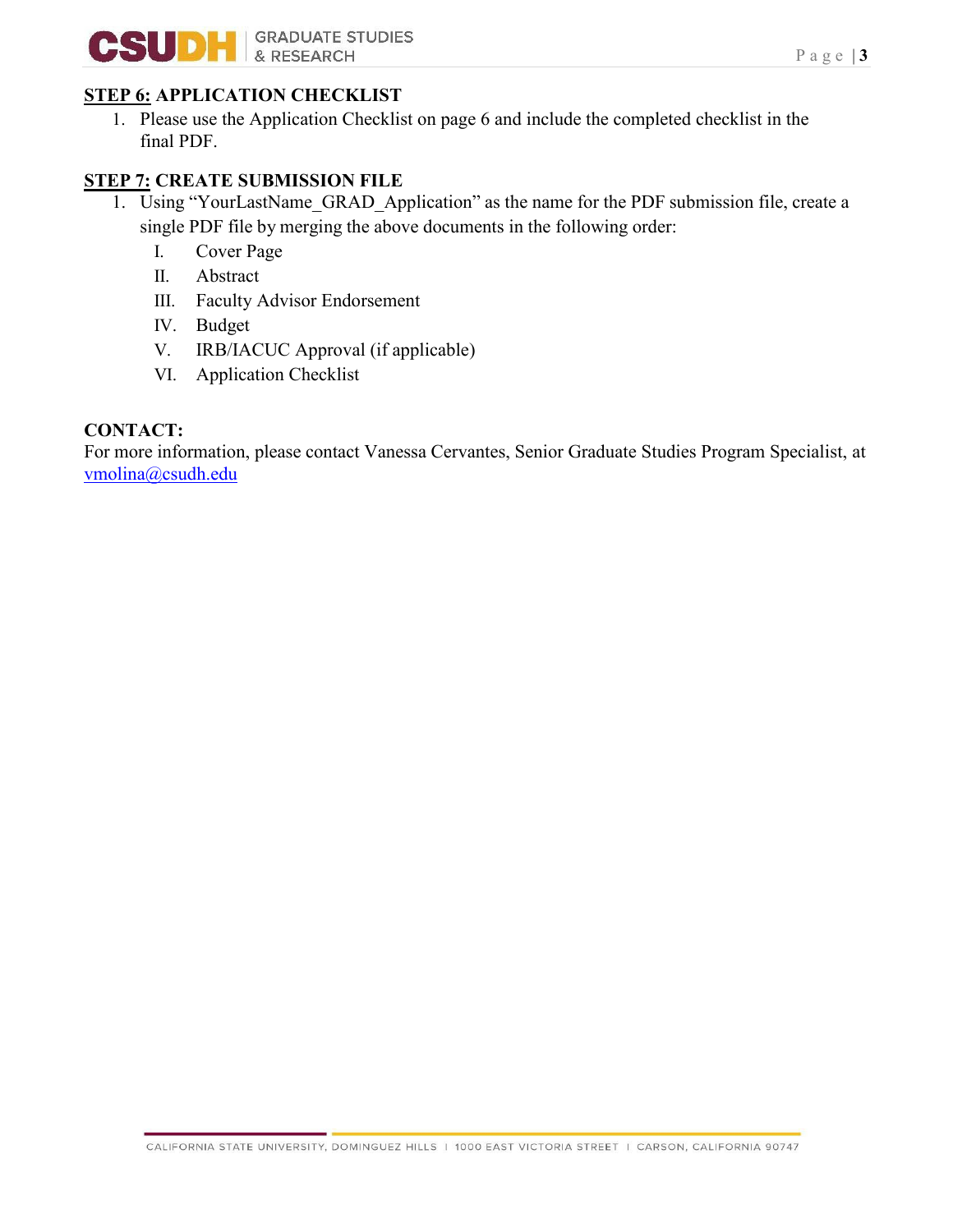

# **COVER PAGE**

Please submit this cover page together with all supplementary documents as a **single PDF document** via email with the subject line "**GRAD Submission, LastName\_FirstName\_ProgramName\_TermApplyingFor**" to [gstudies@csudh.edu.](mailto:vmolina@csudh.edu) 

**Your email must be received no later than 11:59 PM on the listed deadline for the term you are applying for.**

| <b>Research Project Title:</b>                                                |  |  |
|-------------------------------------------------------------------------------|--|--|
| 250 characters max                                                            |  |  |
| <b>Student Name:</b>                                                          |  |  |
| Phone:                                                                        |  |  |
| Email:                                                                        |  |  |
| <b>College:</b>                                                               |  |  |
| Department:                                                                   |  |  |
| <b>Duration of Research Project:</b>                                          |  |  |
| <b>Amount Requested:</b>                                                      |  |  |
| Your signature indicates your support of the enclosed application (required): |  |  |
| <b>Student Name:</b>                                                          |  |  |
| <b>Student Signature:</b>                                                     |  |  |
| <b>Faculty Advisor Name:</b>                                                  |  |  |
| <b>Faculty Advisor Signature:</b>                                             |  |  |